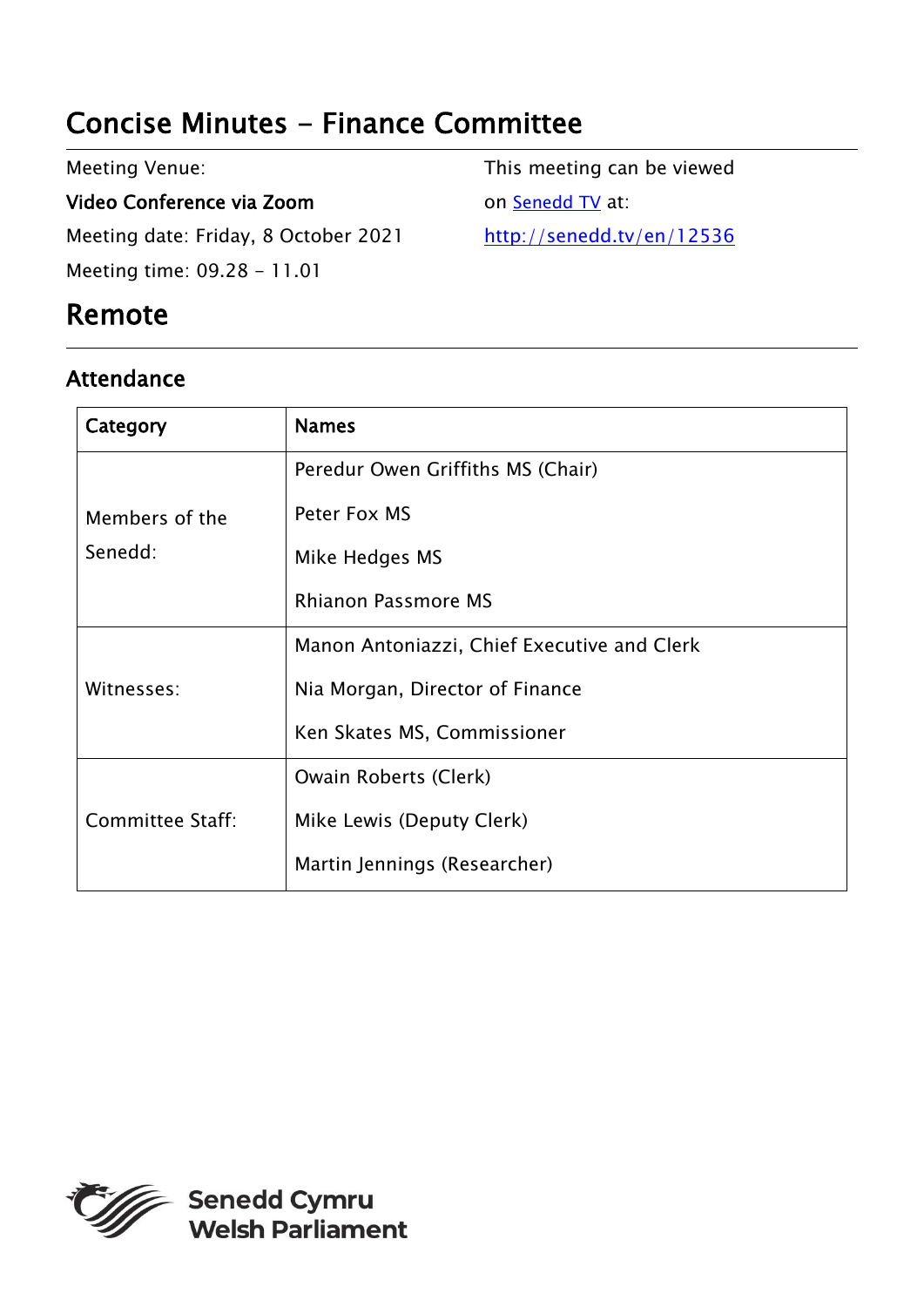In accordance with Standing Order 34.19, the Chair has determined that the public are excluded from the Committee's meeting in order to protect public health. This meeting will be broadcast live on www.senedd.tv

Private pre-meeting - Informal (09.15-09.30)

### 1 Introductions, apologies, substitutions and declarations of interest

1.1. The Chair welcomed Members to the virtual meeting of the Finance Committee.

#### 2 Paper(s) to note

- 2.1. The papers were noted.
- 2.1 PTN 1 Letter from Chief Executive and Permanent Secretary, HMRC: New HMRC Additional Accounting Officer for the Welsh Rates of Income Tax – 24 September 2021
- 2.2 PTN 2 Letter from the Minister for Finance and Local Government: UK Government's announcement on increasing National Insurance – 27 September 2021
- 2.3 PTN 3 Letter from the Convener of the Finance and Public Administration Committee, Scottish Parliament: Collaborative working – 29 September 2021

## 3 Scrutiny of the Senedd Commission Draft Budget 2022-23: Evidence session

3.1. The Committee took evidence from Ken Skates MS, Commissioner for Budget and Governance; Manon Antoniazzi, Chief Executive and Clerk of the Senedd; and Nia Morgan, Director of Finance on the Senedd Commission's Draft Budget 2022-23.

3.2 The Senedd Commission agreed to write to the Committee on plans to reach out to cohorts that do not traditionally engage with the Senedd.